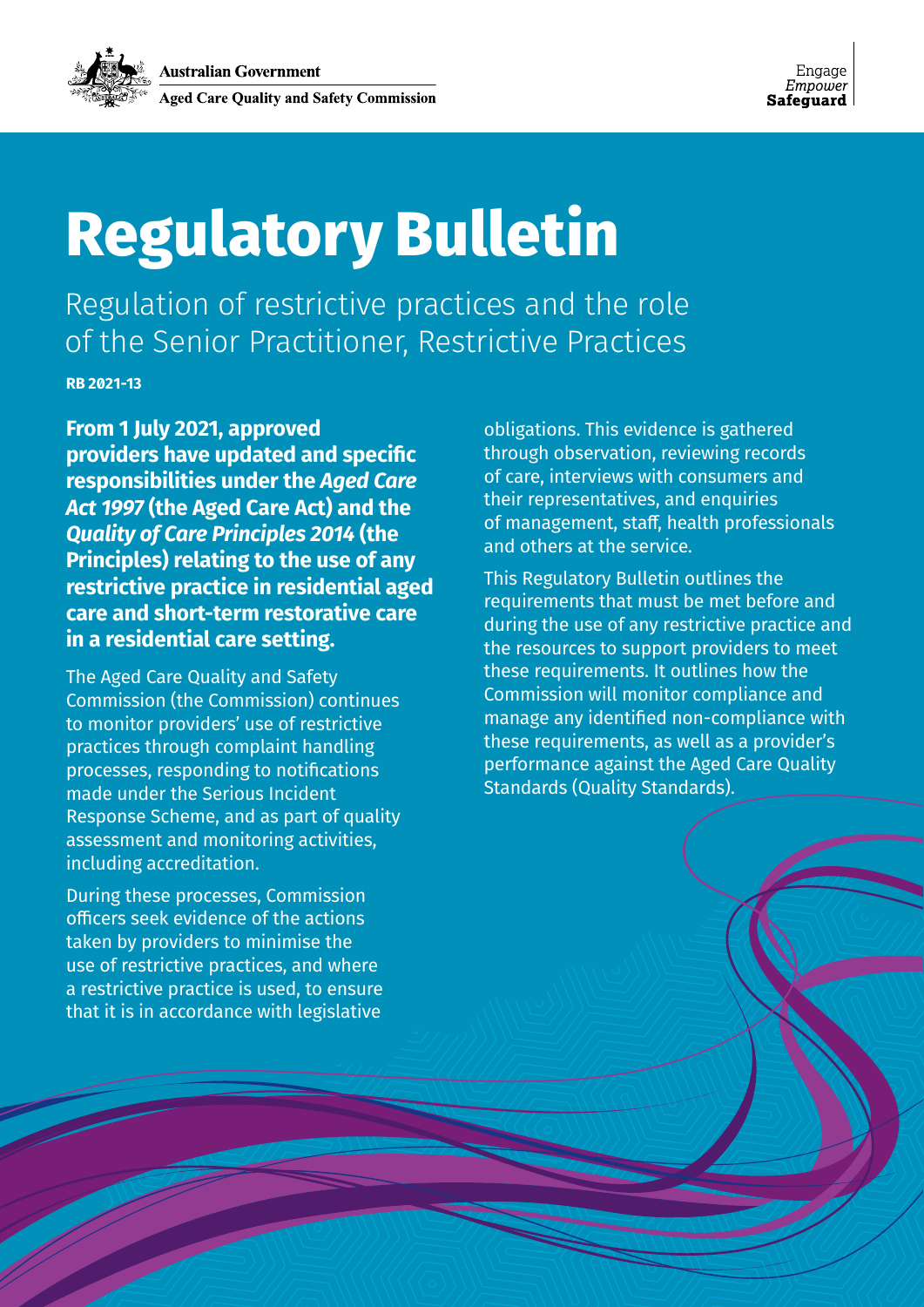### **Regulation of restrictive practices and the role of the Senior Practitioner, Restrictive Practices**

**Bulletin number:** RB 2021-13

**Version number: 11** 

**Document number:** FRM-ACC-0738

**Publication date: March 2022** 

**Replaces:** Supersedes RB 2021-13 published on 28 June 2021

#### **Information in this bulletin applies to:**

All residential aged care services and flexible care services through which short-term restorative care is provided in a residential care setting.

#### **Attachment:** N/A

#### **Notes**

This Regulatory Bulletin includes:

- •revised legislative requirements for use of restrictive practices, including new and revised definitions of types of restrictive practices
- introduction of a Restrictive Practices Compliance Notice and potential for civil penalties
- •reference to requirement to develop Behaviour Support Plans for consumers to be in place for 1 September 2021
- •reference to the role of the Senior Practitioner, Restrictive Practices
- •reference to risk based monitoring of providers' performance against the Quality of Care Principles and Quality Standards; and
- links to the restrictive practices and consent resources available on the Commission website.

**To be reviewed:** 31 December 2022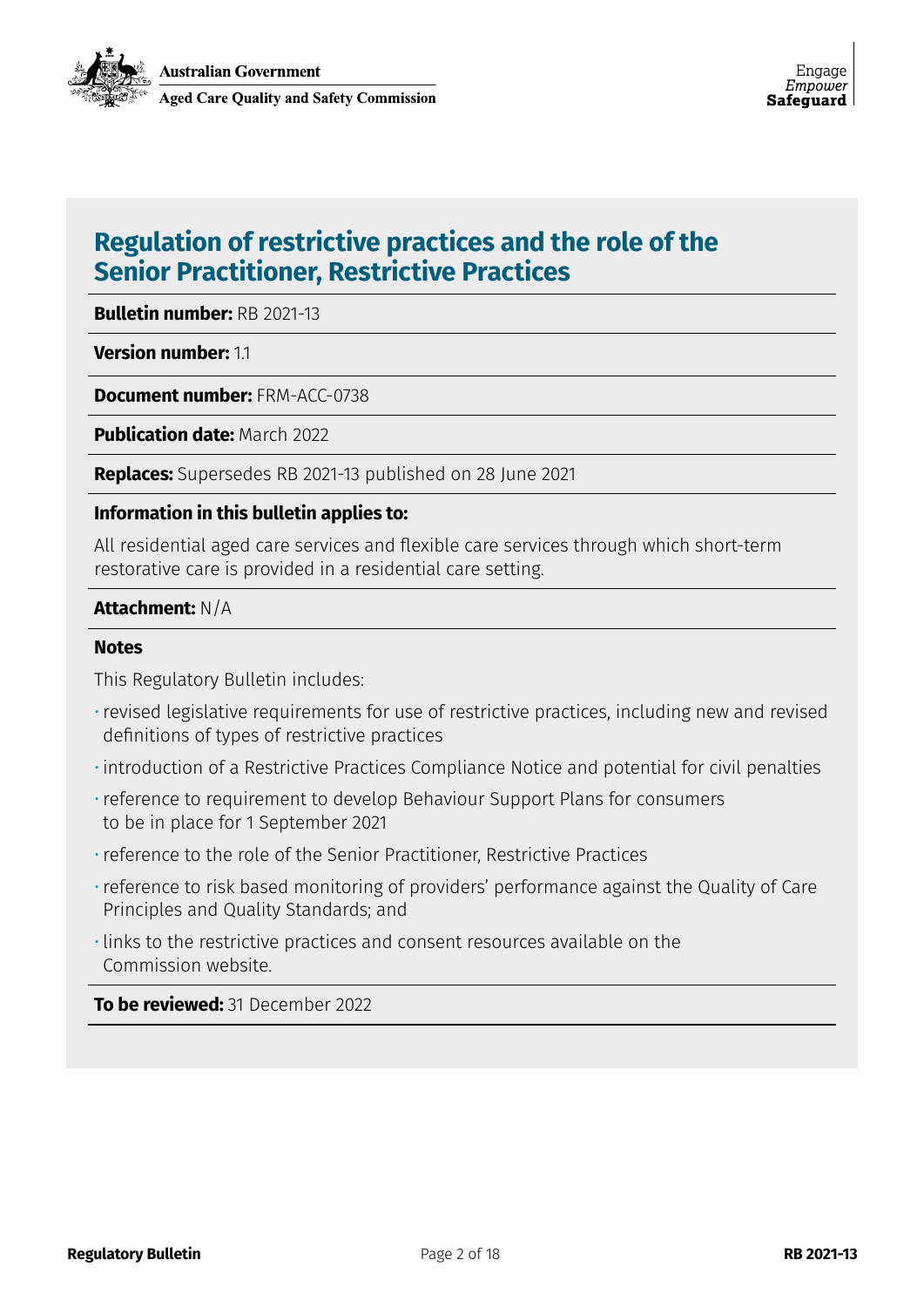## **Regulation of restrictive practices and the role of the Senior Practitioner, Restrictive Practices**

### **In this Bulletin:**

- **Provider** means both approved provider of residential aged care services and approved provider of flexible care services through which short-term restorative care is provided in a residential setting.
- Approved health practitioner means a medical practitioner, nurse practitioner or registered nurse.
- Behaviour Support Plan refers to a plan for a consumer, made in accordance with the Principles, that sets out information regarding any changed behaviours (also known as 'behaviours of concern') for that consumer, including all alternative strategies which have been tried prior to the use of any restrictive practice for that consumer. The Principles set out the responsibilities of the provider relating to Behaviour Support Plans, including assessments and documentation which should be prepared and included.
- Care and services plan refers to the care and services plan required by the Quality Standards.
- **Informed consent** means the consumer, or a substitute decision maker, has been provided with all relevant information regarding a practice, including the use of any restrictive practice, in order to make a decision about its use, has agreed to its use and this consent is documented.
- The Principles refers to the Quality of Care Principles 2014.
- **· Restrictive practices** mean any practice or intervention that has the effect of restricting the rights or freedom of movement of the care recipient.
- Restrictive practices substitute decision maker means a person or body, under the law of the state or territory in which the care recipient is provided with aged care, who can give informed consent to the use of the restrictive practice in relation to the care recipient and, if the restrictive practice is chemical restraint – the prescribing of medication for the purpose of using the chemical restraint, if the care recipient lacks the capacity to give that consent.

Refer to the [Commission's glossary](https://www.agedcarequality.gov.au/about-us/corporate-documents/aged-care-quality-and-safety-commission-glossary) for definitions of key terms.

### **Key points**

- The Commission's focus continues to be on ensuring that risks to consumers' safety, health and well-being through the use of restrictive practices are minimised, and consumers are treated with dignity and respect.
- Restrictive practices must only be used as a last resort and in the least restrictive form.
- The Principles require providers to satisfy a number of conditions before and during the use of any restrictive practice.

#### **Regulatory Bulletin RB 2021-13 Page 3 of 18 <b>RB 2021-13 RB 2021-13**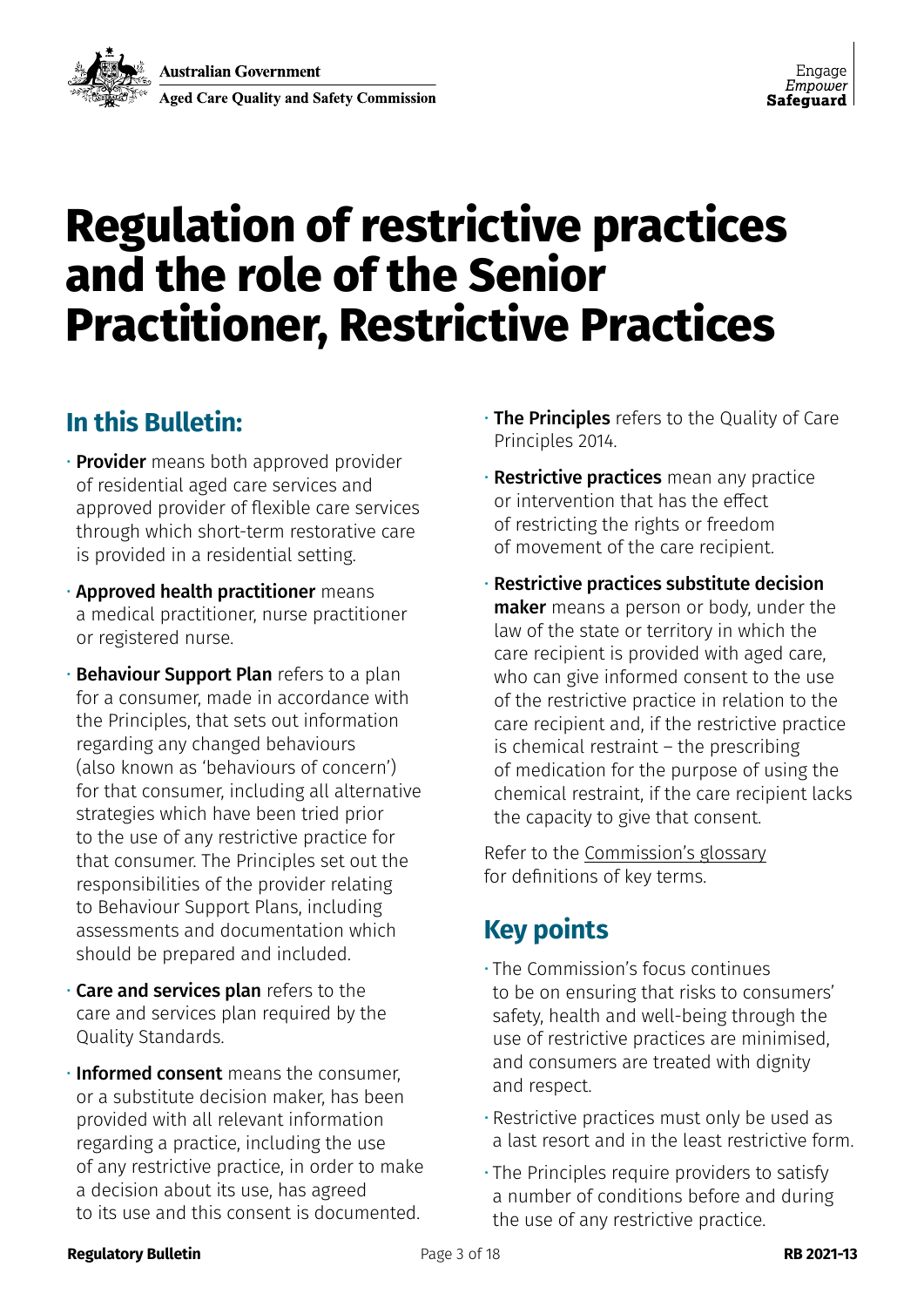- From 1 July 2021, restrictive practices must only be used where the provider has documented changed behaviours (or behaviours of concern) for the consumer, where these changed behaviours have been assessed by an approved health practitioner who has day to day knowledge of the consumer, or a behaviour support specialist, alternative strategies have been used prior to the use of any restrictive practice, and consent to the use of any restrictive practice if required. This process builds on existing strategies a provider should already have in place under the Principles (as expired on 30 June 2021).
- The provider is required to document the alternatives to restrictive practices that have been considered and used, and why they have not been successful.
- The provider is required to have a clinical governance framework in place to minimise the use of restrictive practices. The Commission expects that where a restrictive practice is used, such a framework will ensure that informed consent for the restrictive practice has been obtained from the consumer or their restrictive practices substitute decision maker.
- Where any restrictive practices are used, the consumer must be regularly monitored for signs of distress or harm, side effects and adverse events, changes in wellbeing, as well as independent functions or ability to undertake activities of daily living (ADLs).
- The use of the restrictive practice must be regularly reviewed by the provider with a view to removing it as soon as possible or practicable.
- From 1 September 2021, providers are required under the Principles to have a Behaviour Support Plan in place for every consumer who exhibits behaviours of concern or changed behaviours, or who has restrictive practices considered, applied or used as part of their care. The Behaviour Support Plan forms part of the care and services plan, and does not replace it.
- The Commission may issue a Restrictive Practices Compliance Notice where a provider is not, or may not be, complying with its responsibilities on the use of restrictive practice. The Commission's existing regulatory powers to respond to non-compliance also continue to apply and are detailed in the Commission's [Compliance and Enforcement Policy](https://www.agedcarequality.gov.au/media/89299 ).
- Providers should familiarise themselves with the amended requirements in the Aged Care Act and Principles.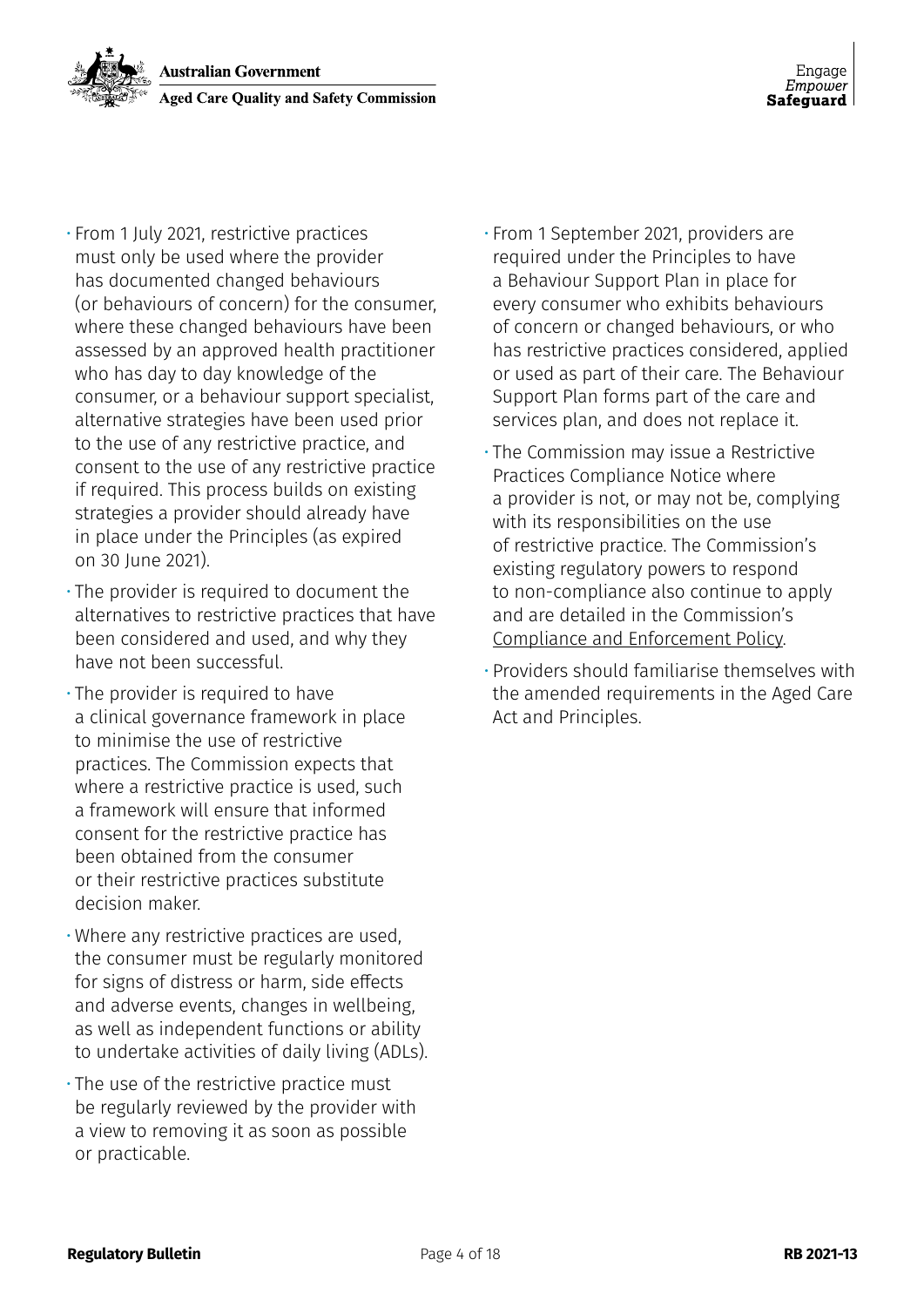### *Aged Care Act 1997*

Providers have responsibilities under section 54-1(1)(f) of the [Aged Care Act](https://www.legislation.gov.au/Series/C2004A05206 ) to ensure a restrictive practice is only used in the circumstances set out in the [Quality of Care Principles 2014.](https://www.legislation.gov.au/Details/F2020C00096 )

### *Quality of Care Principles 2014*

Part 4A of the Principles:

- provides that certain practices or interventions are restrictive practices
- sets out circumstances for the use of restrictive practices
- specifies other responsibilities of approved providers relating to restrictive practices.

The Principles state that any form of restrictive practice cannot be used unless a number of specific conditions are met.

If any restrictive practice is used, the Principles require providers to document certain specified information in the consumer's care and services plan<sup> $1$ </sup> and regularly monitor the consumer for signs of distress and harm.

From 1 September 2021, the Principles include other responsibilities of providers relating to Behaviour Support Plans. This includes a requirement for providers to have a Behaviour Support Plan in place for consumers who require behaviour supports, and who require or may require, the use of restrictive practices.

The Principles outline the requirements of the Behaviour Support Plan, and include information on assessments, monitoring, review, evaluation and provision of consent.

1 From 1 September 2021, this information will be documented in the consumer's Behaviour Support Plan.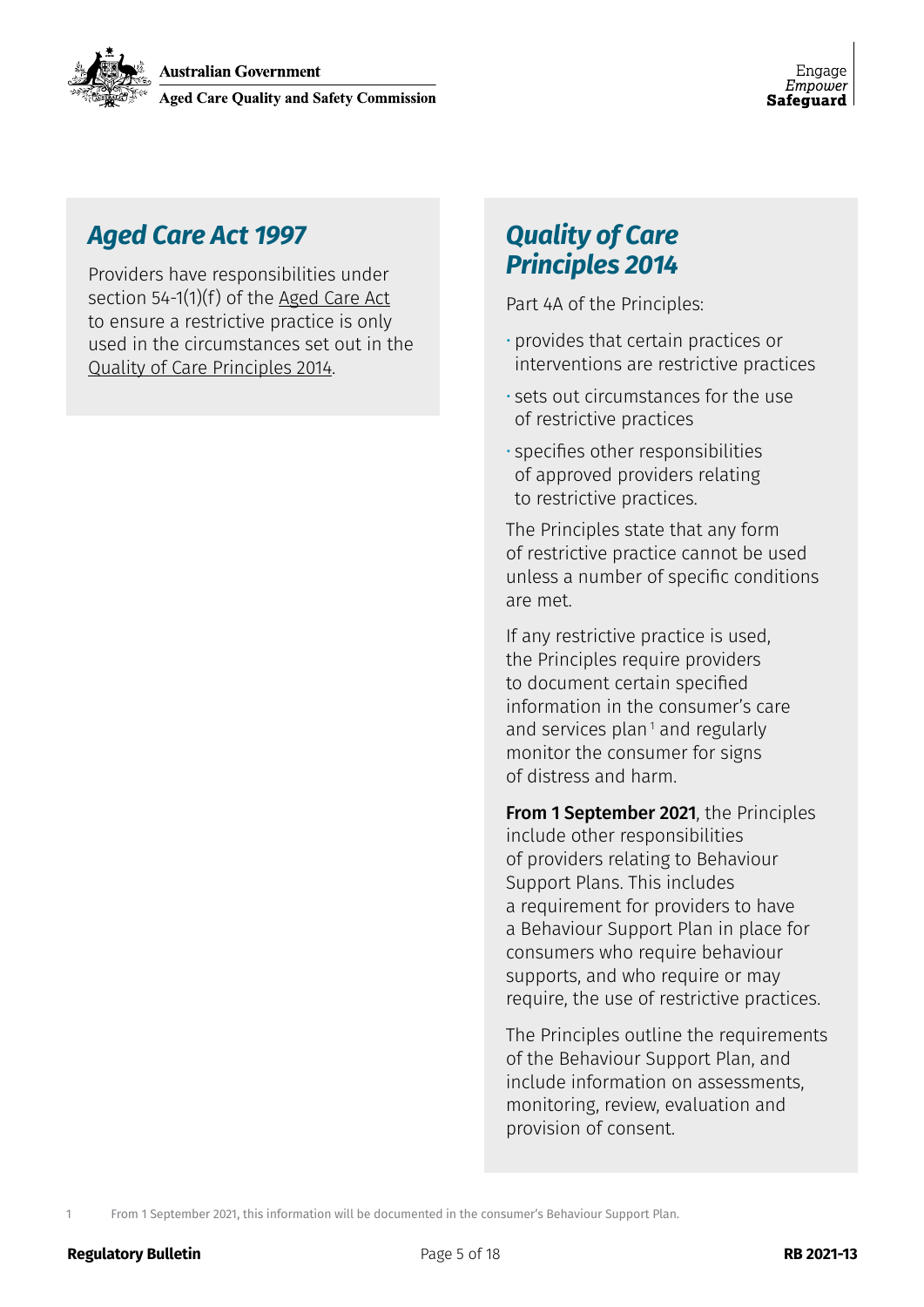### **Aged Care Quality Standards**

The [Quality Standards](https://www.agedcarequality.gov.au/providers/standards ) specifically require providers who deliver clinical care to have a clinical governance framework in place that includes minimising the use of restraint and organisational wide governance systems for regulatory compliance that includes compliance with the Principles on minimising the use of restrictive practices (Standard 8).

Several other Standards are also relevant, including:

- Standard 1: consumer dignity and choice, whereby the consumer is supported to take risks to live the best life they can
- Standard 2: ongoing assessment and planning with consumers
- Standard 3: personal care and clinical care which is best practice and responsive to consumers' changing needs
- Standard 5: a service environment that is safe and comfortable and promotes the consumer's independence, function and enjoyment
- Standard 8: organisational governance where the organisation's governing body is accountable for delivery of safe and quality care.

### **Restrictive Practices**

### **Practices or interventions that are restrictive practices:**

Chemical restraint is the practice or intervention that is, or that involves, the use of medication or a chemical substance for the primary purpose of influencing a consumer's behaviour, but does not include the use of medication prescribed for:

- the treatment of, or to enable the treatment of, the consumer for:
	- a diagnosed mental disorder; or
	- a physical illness; or
	- a physical condition; or
- end of life care for the consumer.

Examples of chemical restraint are administration of any medication, including prescribed, pro re nata (prn or as required) and over the counter medication, to a consumer, which influences, moderates or controls their behaviour.

Environmental restraint is the practice or intervention that restricts, or that involves restricting, a consumer's free access to all parts of the consumer's environment, including items and activities, for the primary purpose of influencing a consumer's behaviour.

Examples of environmental restraint are restricting a consumer's access to an outside space, removing or restricting access to an activity or outside, or limiting or removing access to a wanted item, such as a walking frame, by putting it out of reach.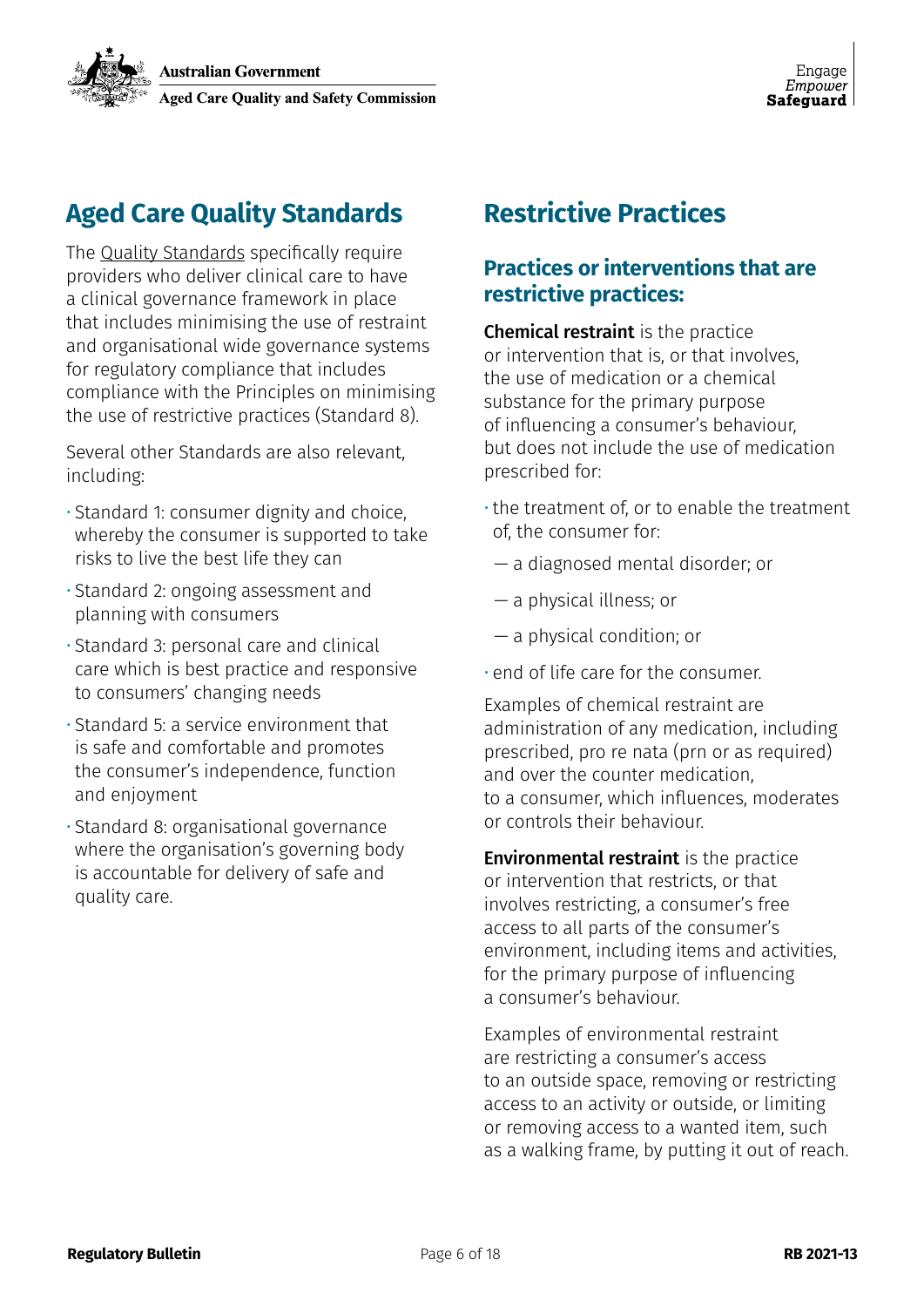

**Mechanical restraint** is the practice or intervention that is, or that involves, the use of a device to prevent, restrict or subdue a consumer's movement for the primary purpose of influencing the consumer's behaviour. It does not include the use of a device for therapeutic or non-behavioural purposes in relation to the consumer.

Examples of mechanical restraint include use of a lap belt or princess chair, bed rails, low beds or use of clothing which limits movement and is unable to be removed by the consumer.

**Physical restraint** is the practice or intervention that;

- is, or that involves, the use of physical force to prevent, restrict or subdue movement of a consumer's body, or part of a consumer's body, for the primary purpose of influencing the consumer's behaviour; but
- does not include the use of a handson technique in a reflexive way to guide or redirect the consumer away from potential harm or injury if it is consistent with what could reasonably be considered to be the exercise of care towards the consumer.

Examples of physical restraint are physically holding a consumer in a specific position to enable personal care issues such as showering to be attended to, pinning a consumer down, or physically moving a consumer to stop them moving into a specified area where they may wish to go.

**Seclusion** is a practice or intervention that is, or that involves, the solitary confinement of a consumer in a room or a physical space at any hour of the day or night where:

• voluntary exit is prevented or not facilitated; or

 $\cdot$  it is implied that voluntary exit is not permitted;

for the primary purpose of influencing a consumer's behaviour.

Examples of seclusion are placing a consumer alone in a space or room from which they cannot exit, including in a space by themselves where their access to a call bell or walker is limited, or imposing a 'time out'.

Seclusion significantly affects a consumer's dignity and rights and should only be used after all other forms of behaviour management or appropriate alternative restrictive practices have been exhausted.

Seclusion is an extreme form of restrictive practice and should never be used as a punishment.

### **Requirements for the use of any restrictive practice**

The Principles outline certain requirements that apply to the use of any restrictive practice in relation to a care recipient:

- (a) the restrictive practice is used only:
	- (i) as a last resort to prevent harm to the care recipient or other persons; and
	- (ii) after consideration of the likely impact of the use of the restrictive practice on the care recipient;
- (b) to the extent possible, best practice alternative strategies have been used before the restrictive practice is used;
- (c) the alternative strategies that have been considered or used have been documented;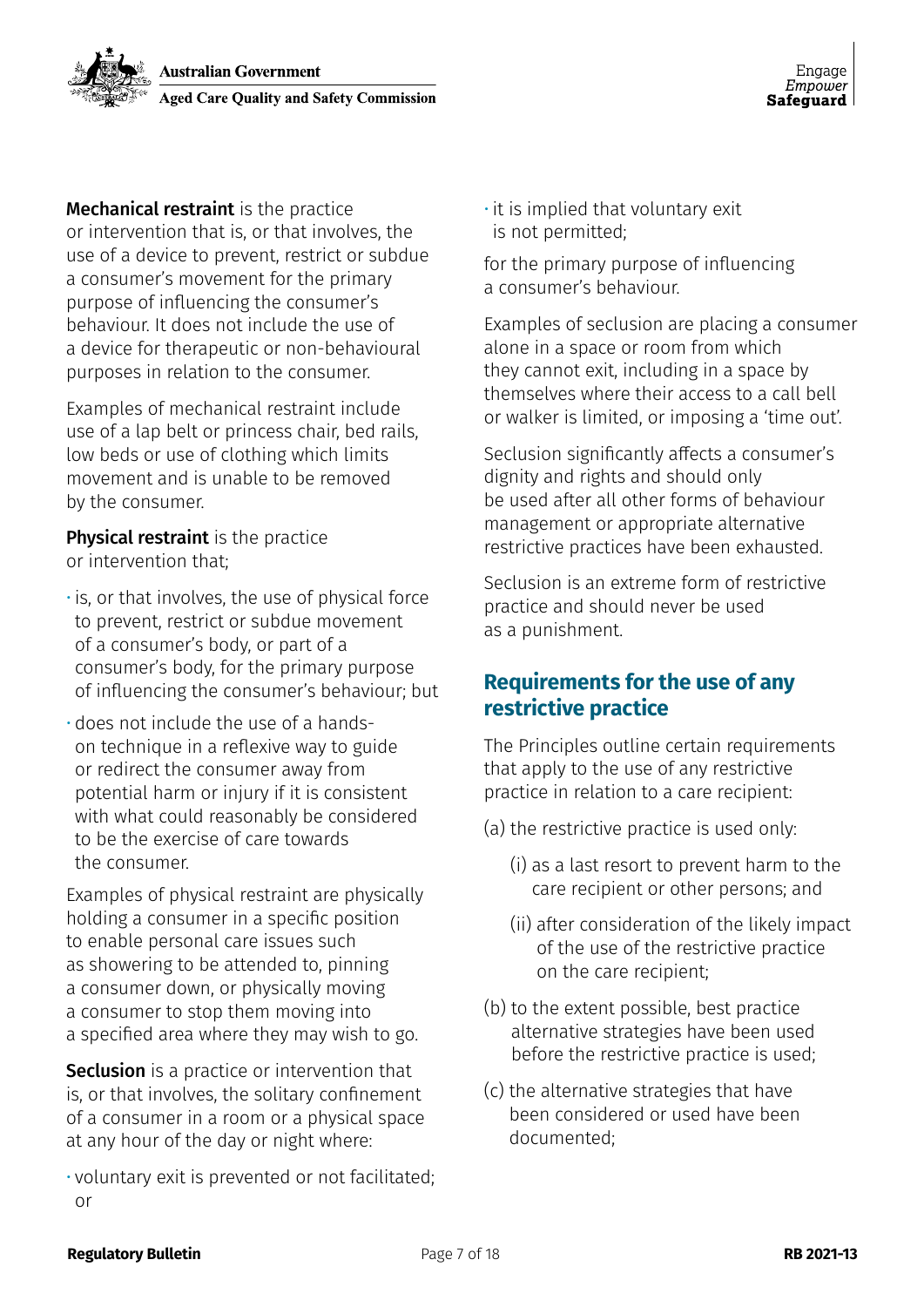

- (d) the restrictive practice is used only to the extent that it is necessary and in proportion to the risk of harm to the care recipient or other persons;
- (e) the restrictive practice is used in the least restrictive form, and for the shortest time, necessary to prevent harm to the care recipient or other persons;
- (f) informed consent to the use of the restrictive practice has been given by:
	- (i) the care recipient; or
	- (ii) if the care recipient lacks the capacity to give that consent—the restrictive practices substitute decision-maker;
- (g) the use of the restrictive practice complies with any relevant provisions of the care and services plan for the care recipient (or Behaviour Support Plan after 1 September 2021);
- (h) the use of the restrictive practice complies with the Aged Care Quality Standards set out in Schedule 2;
	- (i) the use of the restrictive practice is not inconsistent with the Charter of Aged Care Rights set out in Schedule 1 to the User Rights Principles 2014;
	- (j) the use of the restrictive practice meets the requirements (if any) of the law of the State or Territory in which the restrictive practice is used.

These are the overarching requirements that providers must have regard to prior to and during the use of any form of restrictive practices.

#### **Assessments prior to the use of restrictive practices**

An approved health practitioner, who has day-to-day knowledge of the consumer, must have assessed (and documented) that there is a risk of harm to either the consumer or another person, and that the use of a restrictive practice is necessary. The restrictive practice and its use must be in accordance with the requirements of the Principles.

In the case of chemical restraint, the assessor and prescriber of the associated medication must be a medical practitioner or nurse practitioner. As this person will in many circumstances not be an employee or representative of the provider, the provider must have assured themselves that the assessment and giving of consent has taken place in accordance with the requirements of the Principles. They must also ensure that the assessment and decision to use the chemical restraint, the changed behaviours and reasons that necessitated the use of the restrictive practice, and the information provided to the assessor, are recorded in the care and services plan.

If chemical restraint is used, the provider is responsible for ensuring the prescribing medical practitioner or nurse practitioner is regularly given information about the effect and use of the restrictive practice. The purpose of this information is to ensure that the prescriber understands whether the chemical restraint is effective, or that its use needs to be reassessed.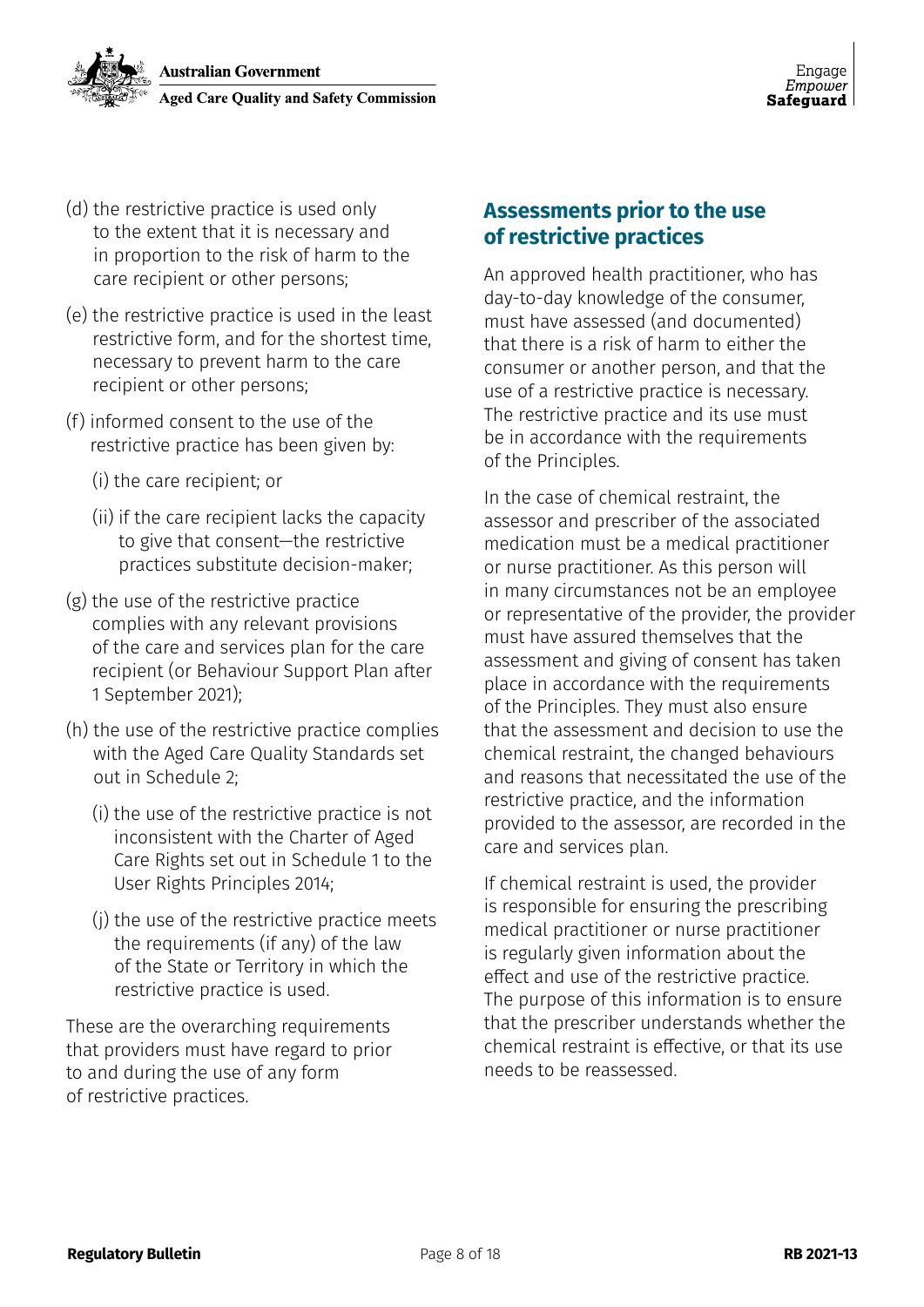### **Use of restrictive practices in an emergency**

The Principles enable the temporary use of restrictive practices in the event of an emergency without regard to some of the requirements listed above, including the provision of the consumer's, or their substitute decision maker's, consent. The exemption from requirements as outlined in the Principles is intended to ensure that a provider can appropriately and rapidly respond to an emergency to ensure the protection of a consumer or other person from immediate harm.

As soon as practical after the application or use of the restrictive practice in an emergency, the provider must inform the consumer's restrictive practices substitute decision maker about the use of the restrictive practice, and this must be documented. Consent should be provided and recorded as soon as practical after the application or use of the restrictive practice. Once the emergency is over, the provider should revert to the usual policies and procedures regarding the application or use of any restrictive practice for the consumer. This includes reduction or removal of the restrictive practice, assessment, consideration and use of alternative strategies, and subsequent update and review of the consumer's Behaviour Support Plan and care and services plan.

An emergency is a serious or dangerous situation that is unanticipated or unforeseen which requires immediate action. Situations where restrictive practices are required in residential aged care in the event of an emergency should therefore be rare.

It is expected that providers will be actively engaged in a consumer's day to day care and support needs, including behaviour support planning, and that this understanding and engagement will reduce the occurrence of emergencies.

Providers should be conscious of alternative strategies to avoid the need for emergency use of restrictive practices. This includes actively responding to the needs of their consumers in order to avoid the deterioration of health or escalation of changed behaviours, to a point where emergency use of restrictive practices may be required.

In monitoring compliance with provider responsibilities relating to the use of restrictive practices, the Commission will be reviewing care and services plans where emergency use of restrictive practices has been applied. This review will include considering the consumer's care needs in the lead up to the emergency, whether the emergency could have been anticipated given past history of behaviour, and what action was taken to deal with the situation prior to it becoming critical.

If emergencies are occurring for extended periods of time or are occurring regularly for one or more consumers in a provider's care, this may indicate that a provider is not meeting their responsibilities under the Aged Care Act and Principles and the Commission would monitor or investigate these circumstances.

Where there is evidence that insufficient action has been taken by a provider to avoid emergency use of restrictive practices for a consumer, the Commission may take further regulatory actions where it is deemed appropriate and proportionate in order to address any non-compliance.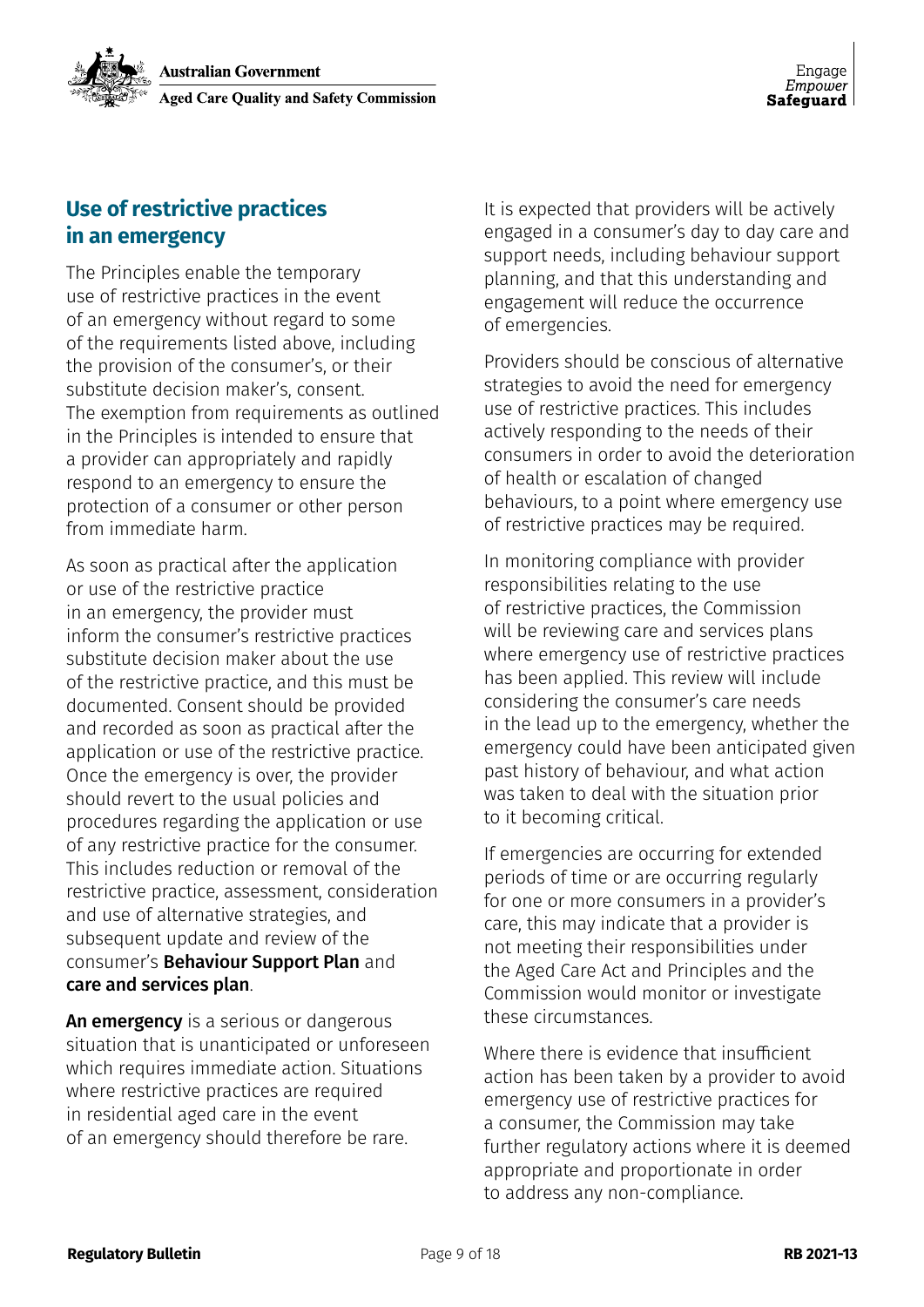### **Responsibilities while restrictive practices are being used**

If a restrictive practice is used, a consumer must be regularly monitored for signs of distress or harm, side effects and adverse events, changes in wellbeing, as well as independent functions or ability to undertake activities of daily living (ADLs)

The necessity and effectiveness of the restrictive practice must be considered on an ongoing basis, and in accordance with the overarching requirements, and its use ceased or altered if the practice is no longer required or is ineffective.

Providers must consider (to the extent they are able to) whether environmental changes can be made that would reduce or remove the need for the use of a restrictive practice.

### **Behaviour Support Plans**

Consistent with previous legislative requirements on the use of restraint, providers continue to be expected to have individual care and services plans in place which outline a consumer's behaviour support needs, including for the use of physical or chemical restraints. This includes requirements that providers have documented evidence that other strategies were used prior to the application or use of the restrictive practice as a last resort, have documented evidence of consent for use of the restrictive practice, and evidence of ongoing monitoring and evaluation for its continued use.

Consent for use of any type of restraint is required and should be documented in the consumer's care and services plan.

From 1 September 2021, providers are required under the Principles to have a Behaviour Support Plan in place for every consumer who has restrictive practices used or applied as part of their care, unless in an emergency, as outlined above.

The Behaviour Support Plan forms a part of the care and services plan.

Behaviour Support Plans must set out information about the consumer that helps the provider to understand the consumer's background and changed behaviours, including but not limited to:

- any assessments which have been carried out regarding those behaviours,
- known triggers which may precede those behaviours,
- alternative strategies which are known to be successful, or unsuccessful, in managing those behaviours, and
- any restrictive practices which are used or applied once alternative strategies have been tried.

It must also include consent from the consumer, or their restrictive practices substitute decision maker.

Providers are encouraged to make use of the range of resources available on the Commission's website regarding behaviour support planning, and to introduce Behaviour Support Plans for consumers who require them prior to 1 September 2021.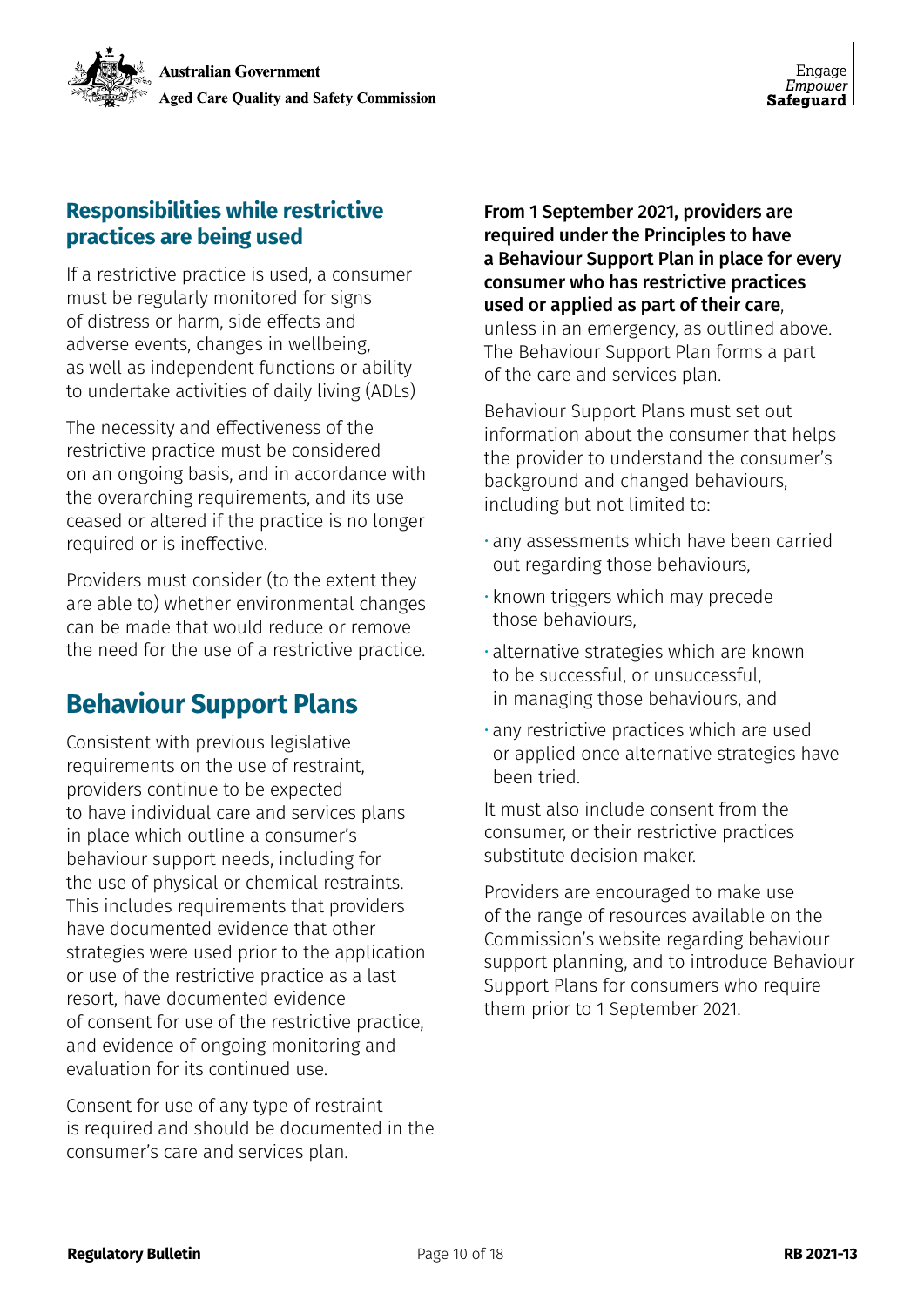### **Consent**

It remains an expectation for providers that informed consent is required prior to the use of any restrictive practice, with exceptions only applying in an emergency.

Informed consent means that the consumer (or their substitute decision maker) has been provided with information and has had the opportunity to review and ask questions about the use of any restrictive practice, and subsequently has made a decision to have a restrictive practice used or applied as part of their care. In the event of the consumer lacking capacity to provide informed consent regarding use of restrictive practices, the restrictive practices substitute decision maker can provide this consent. This may be a nominated family member identified in the Care and Services Plan, or a body such as a State or Territory Public Guardian.

The consumer themselves should be consulted in the first instance for their informed consent regarding the consideration or use of any restrictive practice as part of their care. If the consumer lacks capacity to consent, their restrictive practices substitute decision maker should be consulted to provide consent prior to the use of any restrictive practice.

The Principles define restrictive practices substitute decision maker as:

- a person or body that, under the law of the State and Territory in which the consumer is provided with aged care can give informed consent to the use of the (restrictive) practice in relation to the consumer; and
- if the practice is chemical restraint – the prescribing of medication for the purpose of using the chemical restraint;
- if the consumer lacks capacity to give consent.

The Commission recognises that there are complexities in current consent arrangements relating to the use of restrictive practices with consumers in different jurisdictions. Consumers who do not have someone known to them who is authorised to make certain decisions on their behalf must rely on the relevant Tribunal to appoint a guardian in that jurisdiction for this purpose. However the Commission is aware that some jurisdictions currently do not have a statutory framework that readily enables a guardian to be appointed or act as a restrictive practices substitute decision maker. How the Commission will respond in these circumstances is detailed in the Frequently Asked Questions.

Practices which may be used or considered as a safety measure, such as bed rails or low beds, may still be considered under the Principles as a restrictive practice, if they meet the Principles definitions of a restrictive practice. Their use still requires the same process of assessment, consent, monitoring and evaluation as would be in place for use of any other restrictive practice.

Information on informed consent is available on the [Commission website](https://www.agedcarequality.gov.au/providers/standards/guidance-resources ). Additional resources regarding consent for substitute decision makers will be made available shortly.

### **Enforcement**

The Commission has a range of regulatory powers to respond when a provider is not complying with its responsibilities. This includes a power specific to the use of restrictive practices in addition to existing enforceable regulatory actions. The Commission may take one or more regulatory actions where it is deemed appropriate and proportionate in order to address the non-compliance.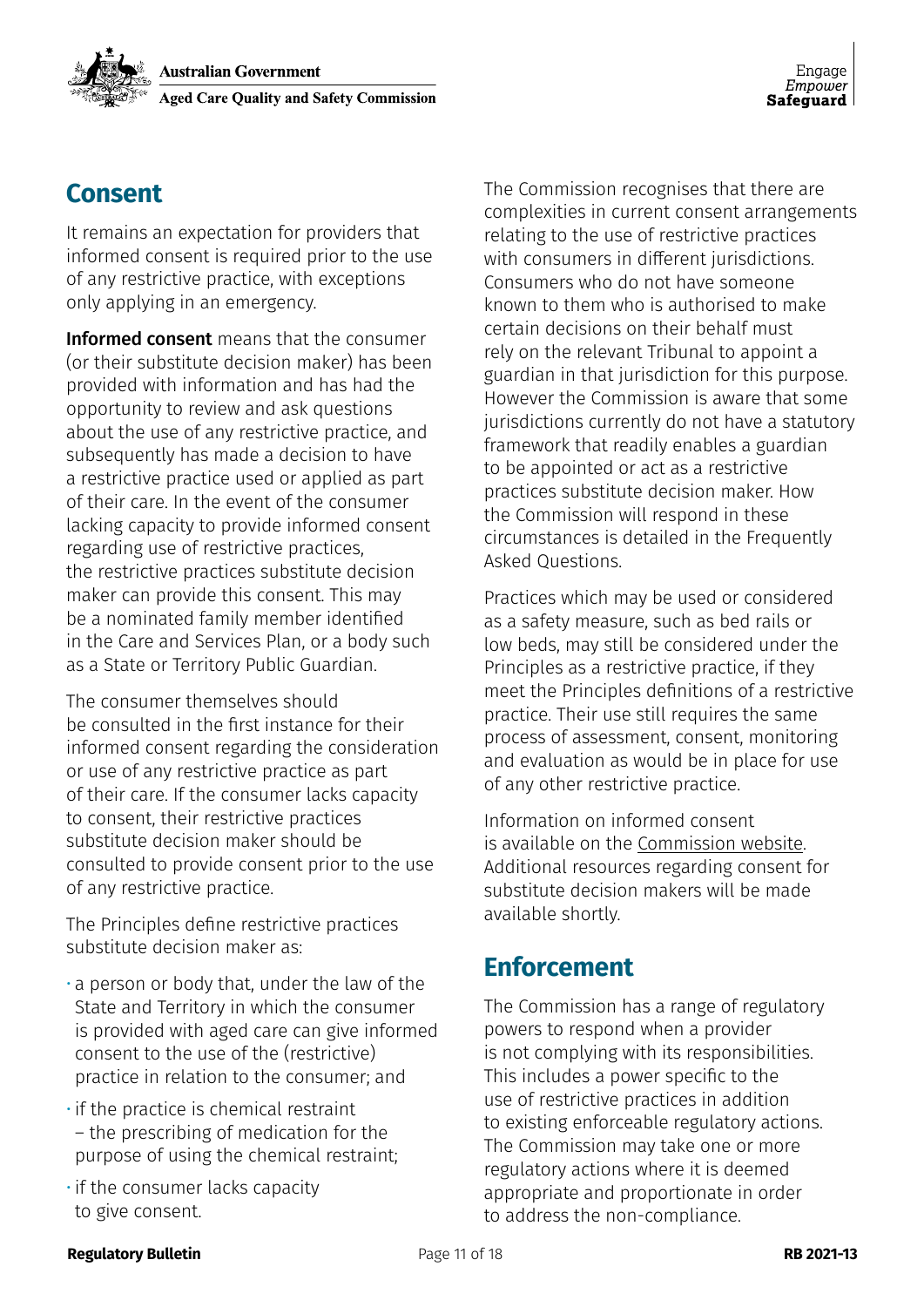### **Restrictive Practices Compliance Notice**

The Commission may issue a Restrictive Practices Compliance Notice where a provider is not, or may not be, complying with its responsibilities in relation to the use of restrictive practices as detailed in the [Quality of Care Principles](https://www.legislation.gov.au/Details/F2020C00096 ). This notice is to specify actions the provider must take, or refrain from taking, within a reasonable period to address the identified or potential non-compliance.

For more information on the Commission's approach to compliance and enforcement, including use of its regulatory powers, refer to the [Compliance and Enforcement Policy.](https://www.agedcarequality.gov.au/media/89299 )

### **Supporting Providers in minimising use of restrictive practices**

The Commission continues to focus on supporting providers with advice regarding appropriate use of restrictive practices and minimising their use.

The Commission has recently updated guidance available to assist providers regarding minimising use of restrictive practices. This includes information on:

- behaviour support and care planning
- consent and decision making
- dementia
- governance
- medication safety
- minimising restrictive practices

The Guidance Resources are available on the [Commission website](https://www.agedcarequality.gov.au/providers/standards/guidance-resources ).

In addition, the Commission is working with experts in behaviour management and the Department of Health to prepare further advice and guidance for consumers, their representatives and providers on the appropriate use of restrictive practices.

These resources will include:

- Webinars
- Updated restrictive practices scenarios
- *• The Decision Making Tool*  supporting a restraint-free environment in residential aged care, and its companion document for community aged care (currently being reviewed and combined into a single toolkit).
- Information about provision of consent, including for a substitute decision maker.

The Commission is also working with the Department of Health and Dementia Support Australia to provide focused resources on behaviour support planning for consumers. These resources will be available shortly on the Commission website.

The resources will be updated on the Commission's website as they become available from July 2021.

### **Senior Practitioner, Restrictive Practices**

In response to the [Independent review](https://www.health.gov.au/resources/publications/independent-review-of-legislative-provisions-governing-the-use-of-restraint-in-residential-aged-care )  [of legislative provisions governing the use](https://www.health.gov.au/resources/publications/independent-review-of-legislative-provisions-governing-the-use-of-restraint-in-residential-aged-care )  [of restraint in residential aged care Final](https://www.health.gov.au/resources/publications/independent-review-of-legislative-provisions-governing-the-use-of-restraint-in-residential-aged-care )  [Report December 2020](https://www.health.gov.au/resources/publications/independent-review-of-legislative-provisions-governing-the-use-of-restraint-in-residential-aged-care ), and as part of the Government's response to the findings of the Royal Commission into Aged Care Quality and Safety, the Commission has established a new role of Senior Practitioner, Restrictive Practices.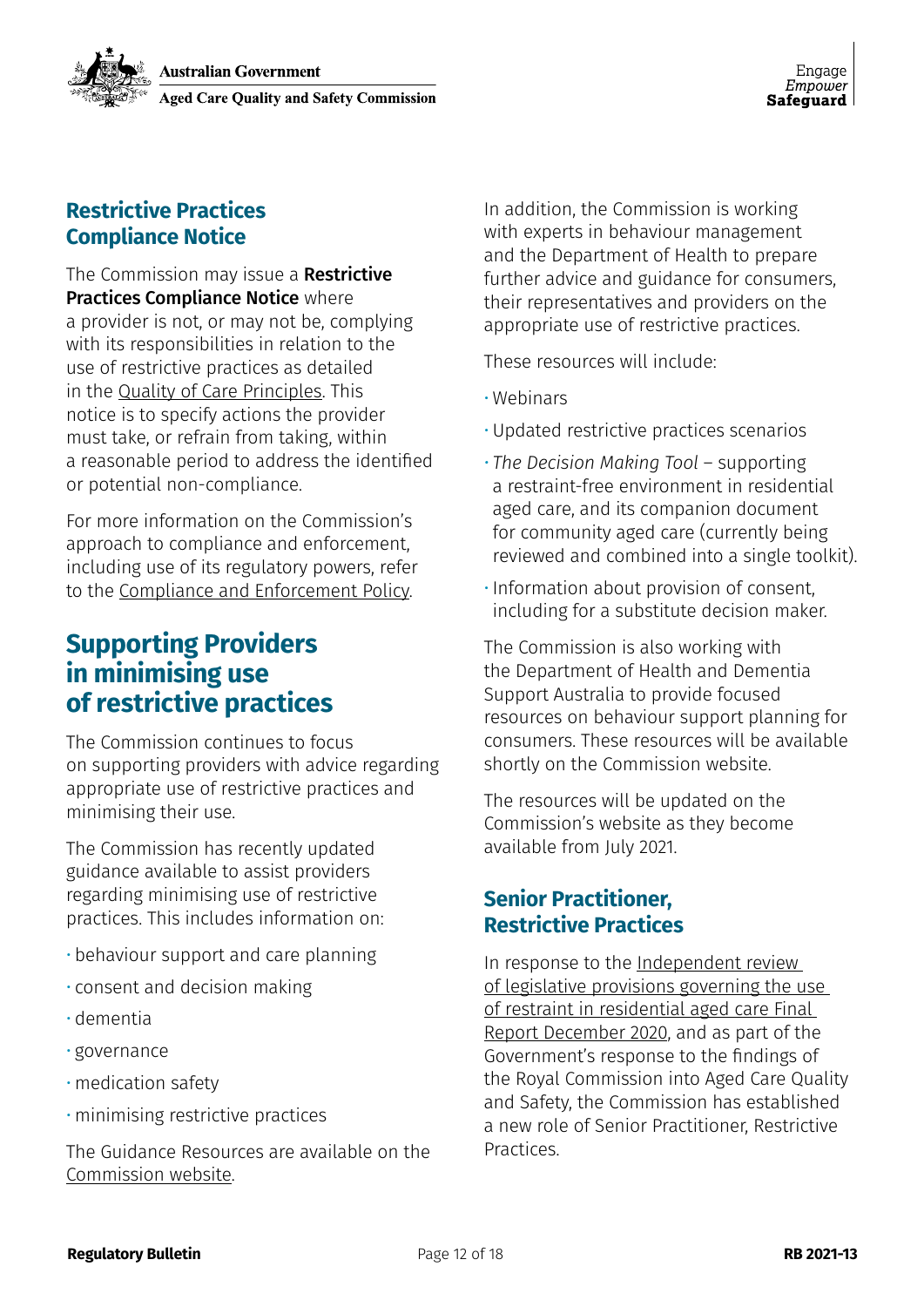#### The Senior Practitioner, Restrictive Practices

commenced on 10 January 2022 and will lead education in the sector, including for aged care providers, prescribers and other critical partners to support providers in understanding their regulatory obligations regarding use of restrictive practices, and to support positive behaviour practices as alternatives to restrictive practices.

The Senior Practitioner, Restrictive Practices will provide expert advice, and support the Commission in responding to: complaints about the provision of aged care services, notifications received under the Serious Incident Response Scheme, monitoring and assessment of provider's performance, and managing non-compliance relating to provider's responsibilities on the use of restrictive practices, behaviour support and the Quality Standards.

The Senior Practitioner, Restrictive Practices will also ensure that the views of individual consumers and their representatives continue to be given appropriate weight in assessing providers' compliance with their legislative obligations to minimise the use of restrictive practices.

### **Frequently asked questions**

#### **1. How will the Commission monitor compliance with provider responsibilities in relation to the use of restrictive practices?**

The Commission will monitor and investigate provider compliance with the restrictive practices requirements to ensure the safety, health, wellbeing and quality of life of consumers. Where a provider is not or may not be complying with its responsibilities, including restrictive practices obligations,

the Commission has the power to take enforceable regulatory action(s) where appropriate.

The Commission will continue to seek a range of evidence when monitoring provider compliance in relation to the use of a restrictive practice. This could include:

- the actions taken by the provider to consider and use alternative strategies to minimise the use of restrictive practices at their service, consistent with best practice and regulatory requirements
- where restrictive practices are used, how long they are used for, observations of their use, monitoring the welfare of any consumer subject to use of restrictive practices, evidence of restraints being removed at recorded intervals
- observations of consumers moving freely, or being enabled to move freely, indoors and outdoors
- interviews with staff to test their understanding regarding use of restrictive practices, including that a restrictive practice is to be used only where it is necessary to prevent harm and all other reasonable strategies have been exhausted, for example, staff can describe the checks that need to occur before a restrictive practice is applied or used, the way that consumer representatives are advised, how consent is obtained, how staff monitor the use of the restrictive practice for a consumer and its review and evaluation
- interviews with consumers and representatives about their engagement with the provider in providing consent for and use of restrictive practices, as well as efforts to minimise their use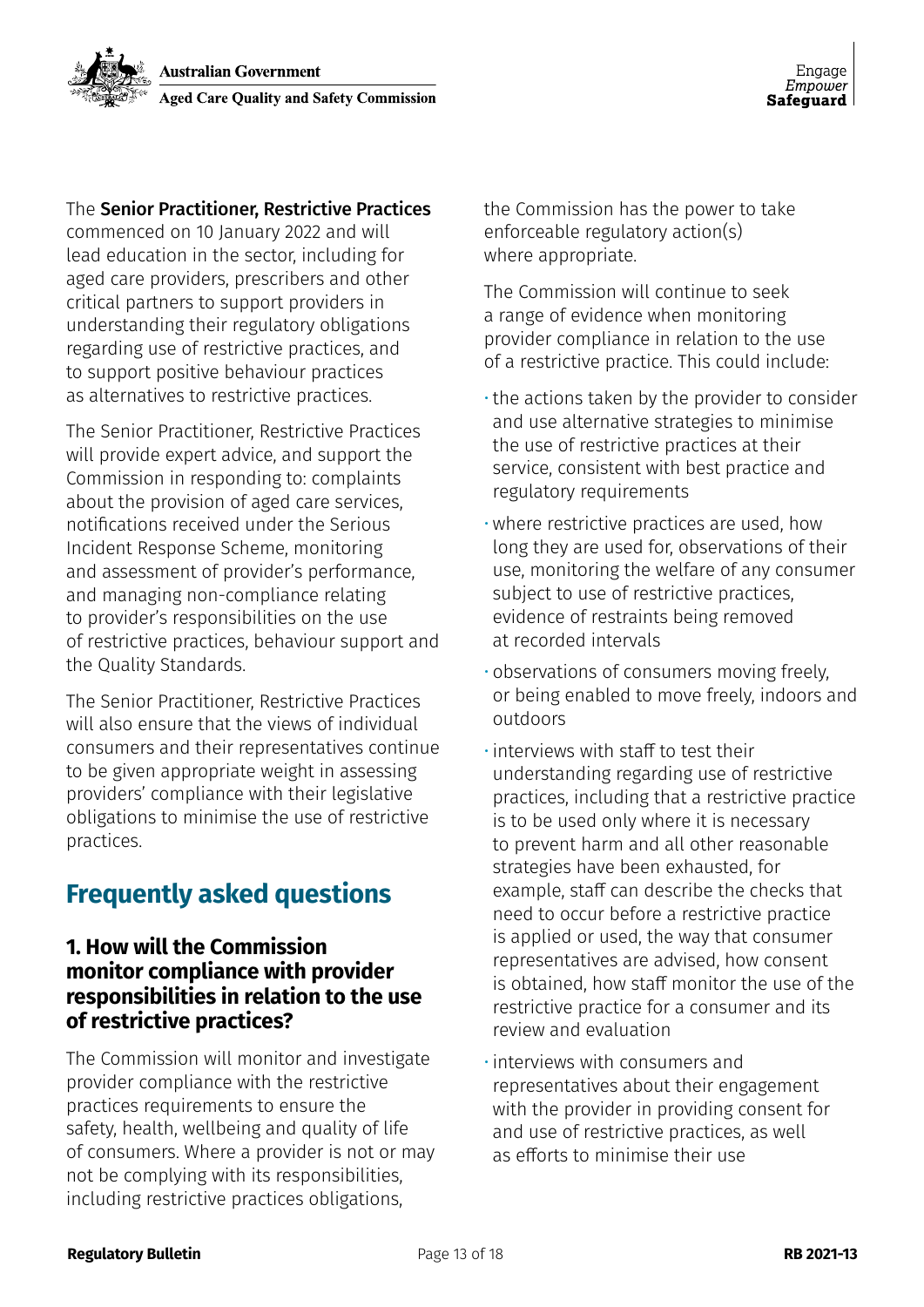- a documented system to determine and record consumer consent for use of the restrictive practice and the terms of that consent, including any specified restrictive practices substitute decision maker for the consumer
- documentation in the consumer's care and services plan (from 1 September 2021 in the Behaviour Support Plan) that records:
- the consumer's behaviours which are relevant to the need for the restrictive practice
- the alternatives to the restrictive practice that have been used (if any)
- the reasons the restrictive practice is necessary
- any assessments which have been undertaken in relation to recommendation for the use of restrictive practices
- the care to be provided to the consumer in relation to the consumer's behaviour
- consent has been provided regarding use of the restrictive practice
- the plans to review the need for ongoing use of restrictive practice
- evidence that monitoring is taking place of the effects or side effects of the restrictive practice on the consumer
- evidence that the consumer is regularly monitored for signs of distress or harm from the use of the restrictive practice
- written evidence of an organisation wide system designed to minimise and monitor the use of restrictive practices, including reporting to organisation management or to the organisation Board.

From 1 September 2021, as part of its regulatory activities the Commission will monitor provider's compliance with the requirements to have a Behaviour Support Plan in place for every consumer which has restrictive practices used or applied to them, and that providers have policies and processes in place to support appropriate use of restrictive practices, including provision of consent, for consumers.

#### **2. How will the Commission respond to the use of restrictive practices in jurisdictions where a 'restrictive practices substitute decision maker' cannot be appointed or there are delays in the appointment?**

The Commission has developed an interim position on the use of restrictive practices when a consumer cannot consent to the use of the restrictive practice and either lives in a jurisdiction where there is not currently state or territory based legislation that facilitates the appointment of an alternate decision maker or there is a significant delay due to the need to approach a Tribunal for a decision. It does not apply to situations where a consumer is able to consent to the restrictive practice, but has decided not to.

### **2 (a) How will the Commission's interim position be applied?**

The Commission continues to expect that any use of a restrictive practice by an aged care provider is compliant with all of the requirements under Part 4A (Behaviour support and restrictive practices – residential care and certain flexible care) of the Principles unless it is an emergency. If a provider uses a restrictive practice in an emergency, the provider must comply with the emergency provisions under section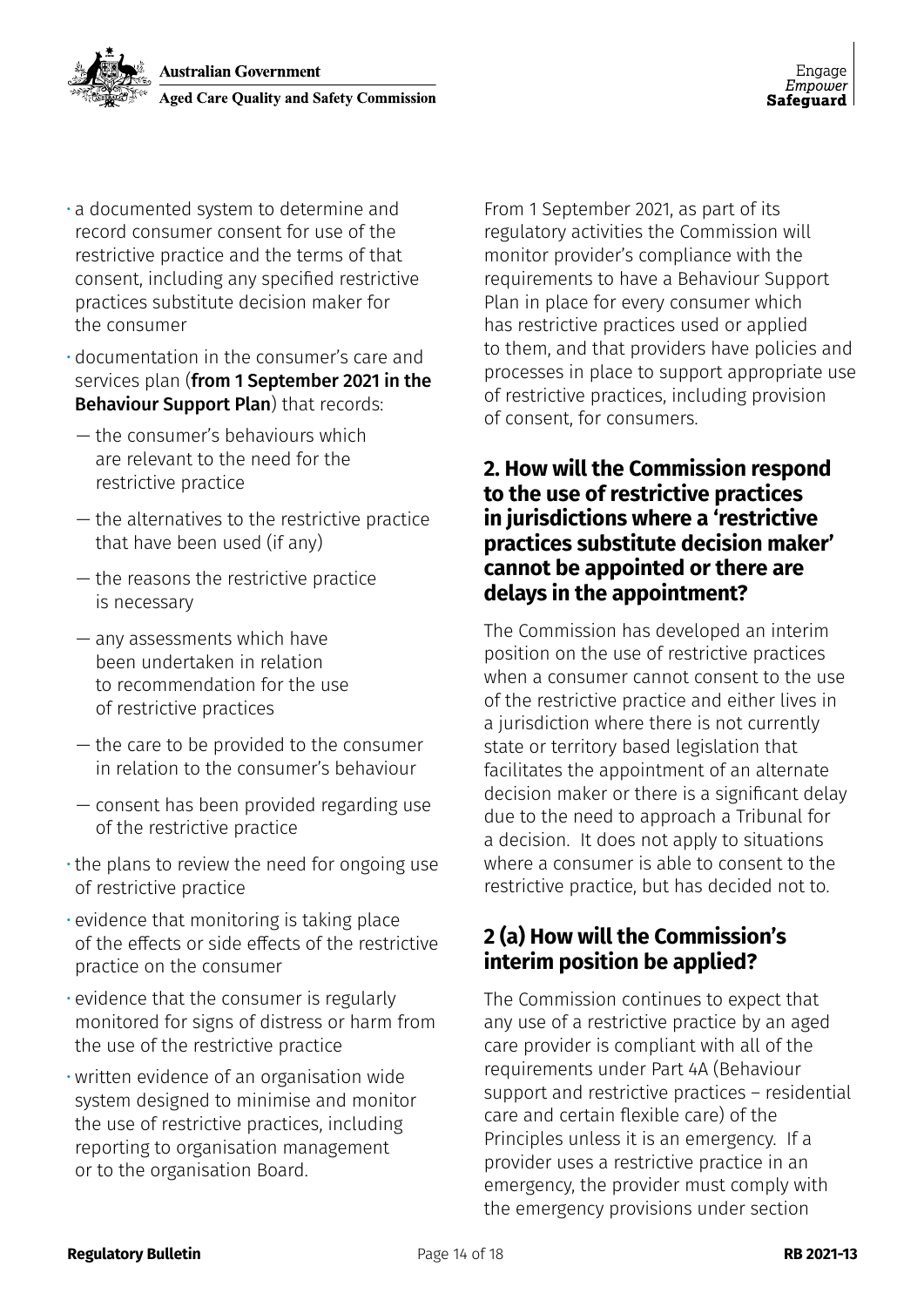15GB of the Principles until such time as the emergency situation passes.

The Commission acknowledges that there will be circumstances where there is either a significant delay (due to needing to approach the appropriate Tribunal to appoint a guardian) or no means by which consent to a restrictive practice as described by the Principles can be obtained. If a provider considers that they must still use a restrictive practice in these circumstances, they will be unable to meet the legislative requirements relating to consent.

In this situation, the Commission will consider the particular circumstances of each matter and take into account a range of factors when making a decision about whether to take regulatory action. In the instance that a provider has used a restrictive practice not in accordance with Part 4A of the Principles, some of the factors considered will include, but may not necessarily be limited to, whether:

(a) the approved provider can demonstrate that all applicable requirements under Part 4A of the Principles have been met;

(b) the approved provider can demonstrate that best efforts were made to source a substitute decision maker and, having undertaken those efforts, there was nevertheless no available substitute decision maker (or a significant delay until one would be appointed) to provide consent in relation to the application of a restrictive practice;

(c) demonstrated attempts have been made to consult with someone with a close personal, ongoing relationship with the affected consumer (partner, family member, carer [unpaid except in the form of a carers benefit] or [if there is not a person with a

close, personal, ongoing relationship] an independent advocate); and

(d) a [Serious Incident Response Scheme](https://www.agedcarequality.gov.au/sirs) notification has been made by the provider.

#### **2. (b) Does a Serious Incident Response Scheme (SIRS) notification need to be made each time the restrictive practice is used?**

No. If the same restrictive practice is used (for example an environmental restraint such as accommodating a consumer in a secure dementia unit) in the same circumstances every day in relation to the same consumer, the approved provider does not need to make a separate report to the Commissioner each day or time the restrictive practice is used, as long as the first notice of the reportable incident contains sufficient detail about the circumstances surrounding the use of the restrictive practice in relation to the consumer.

If a different restrictive practice is used (for example, a different type of environmental restraint or another restrictive practice), or there is a change in the circumstances surrounding the use of the same type of restrictive practice in relation to the consumer, the approved provider would need to submit a new reportable incident notification to the Commissioner.

The Commission will assess each SIRS notification on a case by case basis and will request additional information from the provider where it is deemed necessary.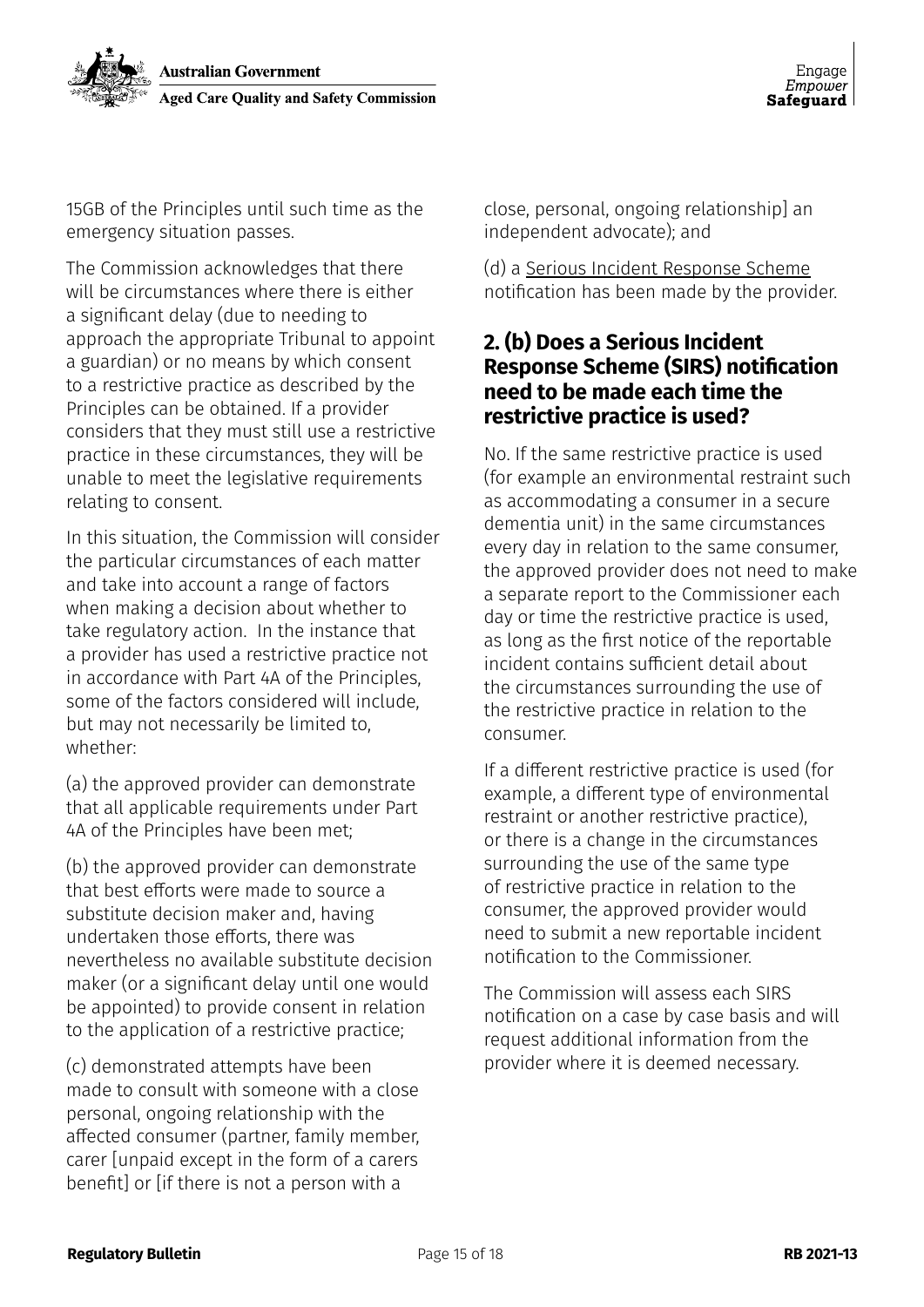### **2. (c) How long will the interim position remain in effect?**

The Commission has established an interim position on this issue until it is addressed through legislative amendment at either the Commonwealth or State/Territory levels. Where suitable legislative arrangements exist in states and territories to appoint an alternate decision maker, these arrangements should continue to be relied upon.

Proposed legislative amendments are currently before the Australian Parliament which, if passed, establish interim arrangements which allow for certain persons or bodies to give consent if, under State or Territory laws, no one is able to provide that consent as a 'restrictive practices substitute decision maker'. These amendments are proposed as an interim measure to afford protections to vulnerable consumers and are expected to be in place only until individual States and Territories work to establish or strengthen relevant consent provisions through legislative changes at the State/ Territory level.

#### **3. How does the Commission monitor risks related to use of restrictive practices?**

The Commission uses its regulatory intelligence (including regular reporting from providers) to profile risks relating to the inappropriate use of restrictive practices. This includes issues raised in complaints, reporting under the Serious Incidents Response Scheme, as well as the [Quality](https://www.health.gov.au/initiatives-and-programs/national-aged-care-mandatory-quality-indicator-program-qi-program)  [Indicator Program \(QIP\)](https://www.health.gov.au/initiatives-and-programs/national-aged-care-mandatory-quality-indicator-program-qi-program).

The QIP requires providers of residential aged care to submit information quarterly about the percentage of consumers who are physically restrained in each of their services. Under the QIP, physical restraint includes environmental, physical and mechanical restraint, as well as seclusion. From 1 July, providers will also be required to submit information on the percentage of consumers who received antipsychotic medications. More information about how to collect data as part of the QIP can be found in the [QIP Manual 2.0](https://www.health.gov.au/resources/publications/national-aged-care-mandatory-quality-indicator-program-manual )  [Part A.](https://www.health.gov.au/resources/publications/national-aged-care-mandatory-quality-indicator-program-manual )

The Commission uses risk profiling to undertake risk based targeting in the assessment and monitoring of provider's compliance with the Principles and Quality Standards.

As part of its targeted and regular assessment and monitoring of services, the Commission has developed a set of risk-based questions that are asked on commencement of an assessment of performance against the Quality Standards. Quality assessors ask these questions of the person in charge at the service during the entry meeting. Assessors use the discussion about the risk-based questions as an opportunity to understand the use of restrictive practices at the service in more detail, including asking questions about consumers who are restrained, and the types of restraint being used. If use of restrictive practices is to be a focus of an assessment and monitoring visit, a sample of consumers is selected and their experience in relation to restraint is followed through the assessment process.

The Commission also uses its risk profiling to advise the sector on its performance, and in developing guidance and education for providers, consumers and their representatives in the use of restrictive practices.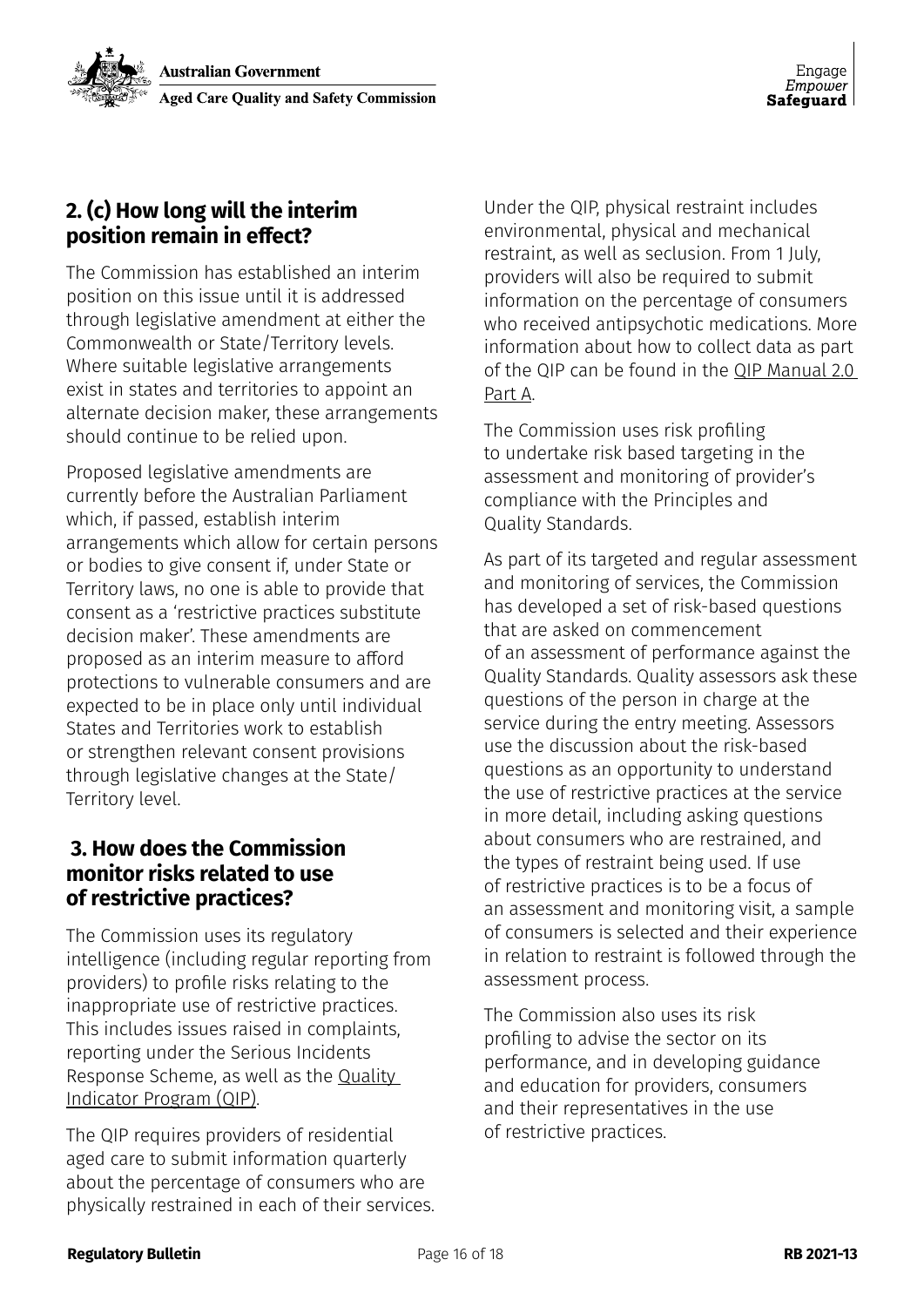

Refer to the Commission website for information regarding Risk Based Questions and the Regulatory Bulletin Assessment contacts in residential and home services for further details.

#### **4. What happens if the Commission receives a Serious Incident Report or complaint that a provider has not used restrictive practices in accordance with the requirements?**

Part of the Commission's role is to receive and manage complaints about the delivery of aged care, and reports about certain types of serious incidents. Following receipt of a complaint or SIRS notification, the Commission usually gathers information so that it can assess the matter and decide on the appropriate response. Depending on the circumstances, the Commission may engage with the provider so that the provider can understand and resolve a matter including undertaking their own further investigation. The Commission may also initiate its own investigations into the provider's compliance.

The Commission considers the full range of provider responsibilities when managing complaints and serious incident reports. The effective management of consumer's behaviour, effective incident management, appropriate consultation and consent, the handling of emergency situations and appropriate use of restrictive practices are all matters the Commission frequently considers.

If, as a consequence of responding to a complaint or serious incident report, the Commission determines that a provider may not be meeting their responsibilities under the Principles and Quality Standards, this may lead to further regulatory action, including compliance activity.

The Senior Practitioner, Restrictive Practices will oversight Commission regulatory activity relating to the use of restrictive practices. It is critical that consumers, their families and representatives have the ability to raise concerns with a provider about the way restrictive practices are being used, and that where they are being used inappropriately, this is seen and responded to by providers as a serious incident.

More information about the Commission's [Complaint Resolution Scheme](https://www.agedcarequality.gov.au/making-complaint/complaints-process ) and [Serious](https://www.agedcarequality.gov.au/sirs )  [Incident Response Scheme](https://www.agedcarequality.gov.au/sirs ) (SIRS) can be found on the Commission's website.

#### **5. How do the Quality Standards and Principles intersect in regulation of restrictive practices?**

The Commission assesses provider compliance with obligations under the Quality Standards. In relation to restrictive practices, these obligations lie across all Quality Standards, and specifically in:

- Standard 3 Personal care and clinical care,
- Standard 5 Organisation's service environment, and,
- Standard 8 Organisational governance.

Standard 7 – Human resources is also considered, specifically in relation to staff training and understanding of provider processes regarding restrictive practices.

Where a provider is found non-compliant against the Quality Standards regarding use or application of restrictive practices for consumers, usual regulatory processes will apply.

In addition to the above, or where investigation of a complaint or SIRS notification indicates poor procedures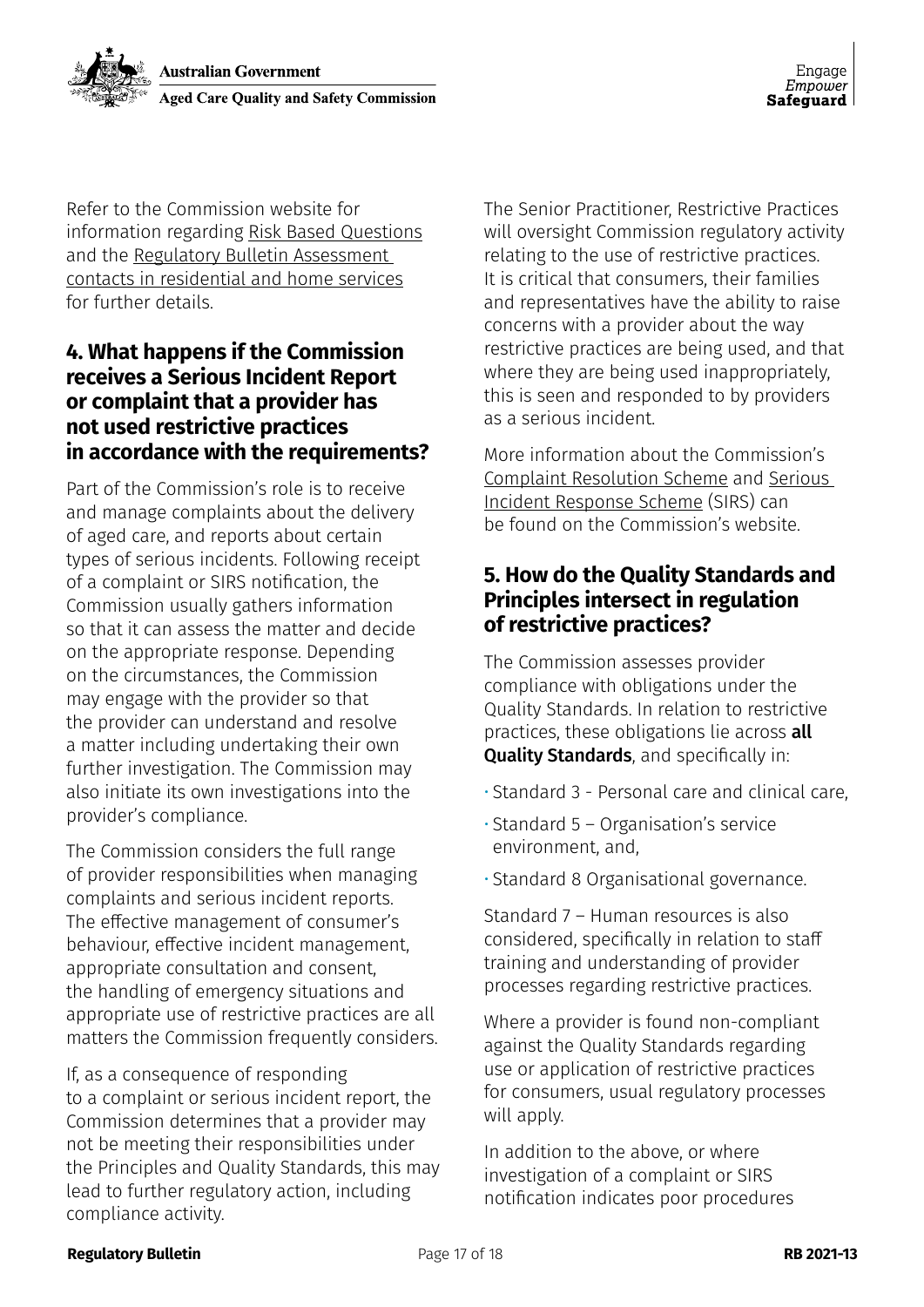or systemic failures of the provider regarding restrictive practices use, the Commission may take further action which may lead to compliance action under the Principles, specifically regarding obligations in relation to the requirements governing use of restrictive practices for consumers. In this event a Restrictive Practices Compliance Notice may be issued.

The Restrictive Practices Compliance Notice may be issued **in addition** to other compliance notices relating to that or other compliance action against the provider.

#### **6. What are a provider's obligations regarding obtaining consent before using chemical restraint?**

In summary, the prescriber of medication for the purpose of chemical restraint is responsible for seeking and obtaining informed consent from the resident or their restrictive practices substitute decision maker. The aged care provider is responsible for having clinical governance arrangements in place to ensure that consent has been obtained, and that this is consistent with state or territory laws.

If a medical practitioner or nurse practitioner prescribes medication, including psychotropics, for the purpose of chemical restraint, they are responsible for seeking and obtaining informed consent. In doing so, the practitioner must be aware of their ethical and legal obligations, including under relevant state or territory laws.

With respect to provider responsibilities, in the Quality Standards, Standard 3 – Personal care and clinical care, Standard 5 – Organisation's service environment and Standard 8 – Organisational governance include requirements for providers to:

- have effective organisation wide governance systems in place including a clinical governance framework which minimises the use of restraint; and
- have effective organisation wide governance systems for regulatory compliance.

These governance systems help ensure that clinical care provided in the service is safe, of good quality and accords with relevant legal requirements. This includes ensuring that consent has been obtained, and that this is consistent with the relevant state or territory laws.

Under the Principles, the aged care provider must inform the consumer or their representative about the use of the chemical restraint. The aged care service must provide this information before commencing the chemical restraint if it is practicable to do so, or immediately after. This communication should be done in a way that the consumer or their representative can understand, include an explanation on the advantages and disadvantages of restraint, and they should be given the opportunity to discuss their concerns and expectations.

If the consumer or their representative has concerns about the medication, they should be referred to the medical or nurse practitioner who prescribed the medication.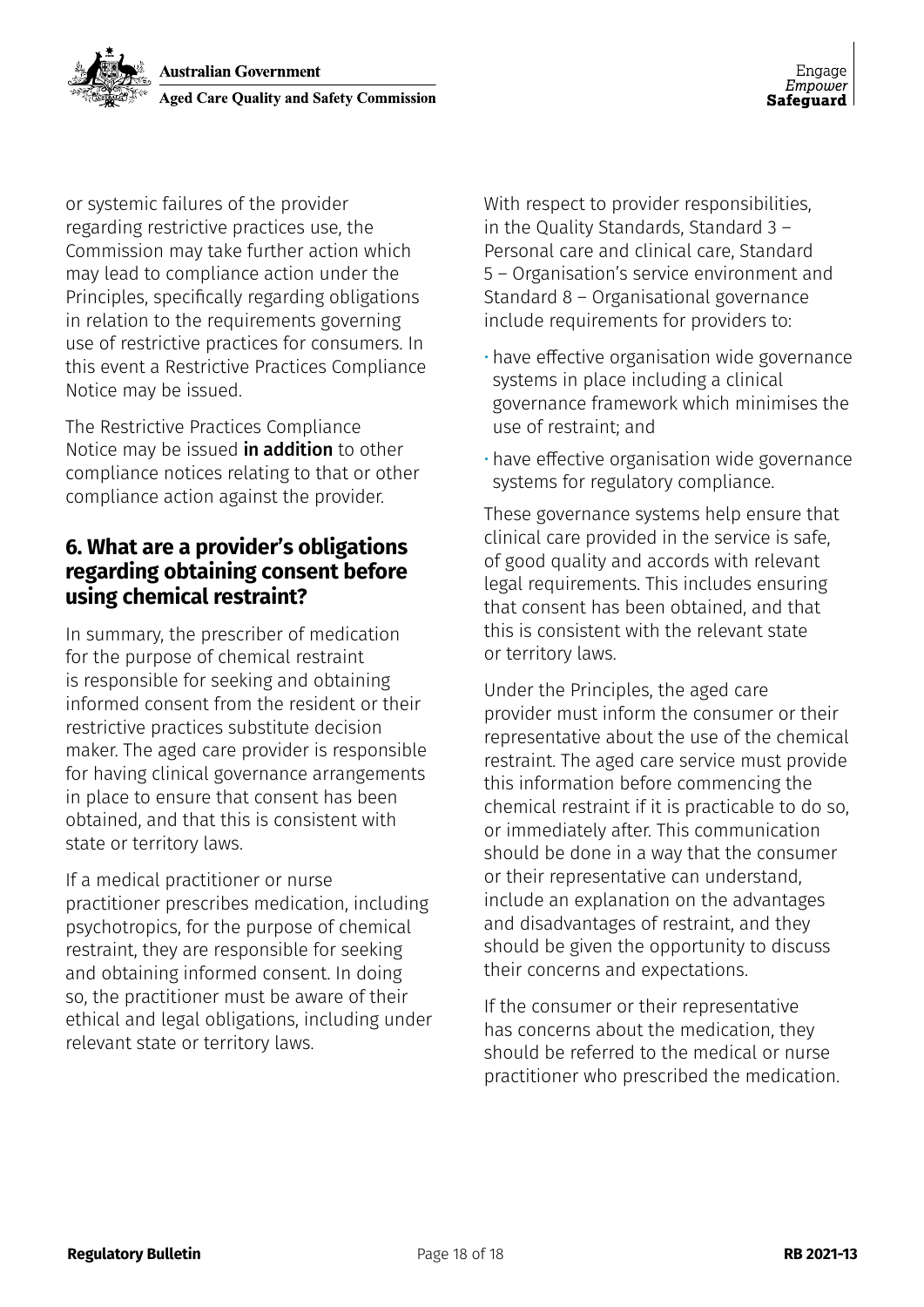#### **7. Is the Psychotropic Medications selfassessment mandatory as part of an assessment?**

The Self-Assessment Tool for Recording Consumers Receiving Psychotropic Medications (psychotropic medications selfassessment tool) provides details of the type of information that the Commission will seek to review when undertaking assessments of aged care services against the Quality Standards, and as part of that, monitor how services are effectively overseeing the use of chemical restraints.

Use of the psychotropic medications self-assessment tool is not mandatory. Providers are encouraged to use it to support continuous improvement processes in relation to how they use and minimise the use of chemical restraint.

Providers may also or instead use other tools that give them the required information and may adapt the tool to their purposes.

The [Self-Assessment Tool for Recording](https://www.agedcarequality.gov.au/providers/assessment-processes/minimising-restraints-use)  [Consumers Receiving Psychotropic](https://www.agedcarequality.gov.au/providers/assessment-processes/minimising-restraints-use)  [Medications](https://www.agedcarequality.gov.au/providers/assessment-processes/minimising-restraints-use) can be found on the Commission website.

### **Further resources**

The Commission has released a range of further resources to help providers understand their responsibilities around minimising the use of restrictive practices.

These can be found on the Commission's website at [agedcarequality.gov.au/](https://www.agedcarequality.gov.au/providers/assessment-processes/minimising-restrictive-practices) [resources/minimising-use-restraints](https://www.agedcarequality.gov.au/providers/assessment-processes/minimising-restrictive-practices)[resources](https://www.agedcarequality.gov.au/providers/assessment-processes/minimising-restrictive-practices)

Additional resources, including information on planned webinars, will be made available through the Commission website, and social media and quality bulletin updates.

### **Need to know more?**

If you have any questions, contact the Commission by email on: [info@agedcarequality.gov.au](mailto:info%40agedcarequality.gov.au?subject=).

Stay up to date with Regulatory Bulletin releases by [subscribing to the](https://www.agedcarequality.gov.au/subscribe) [Commission's newsletter](https://www.agedcarequality.gov.au/subscribe).